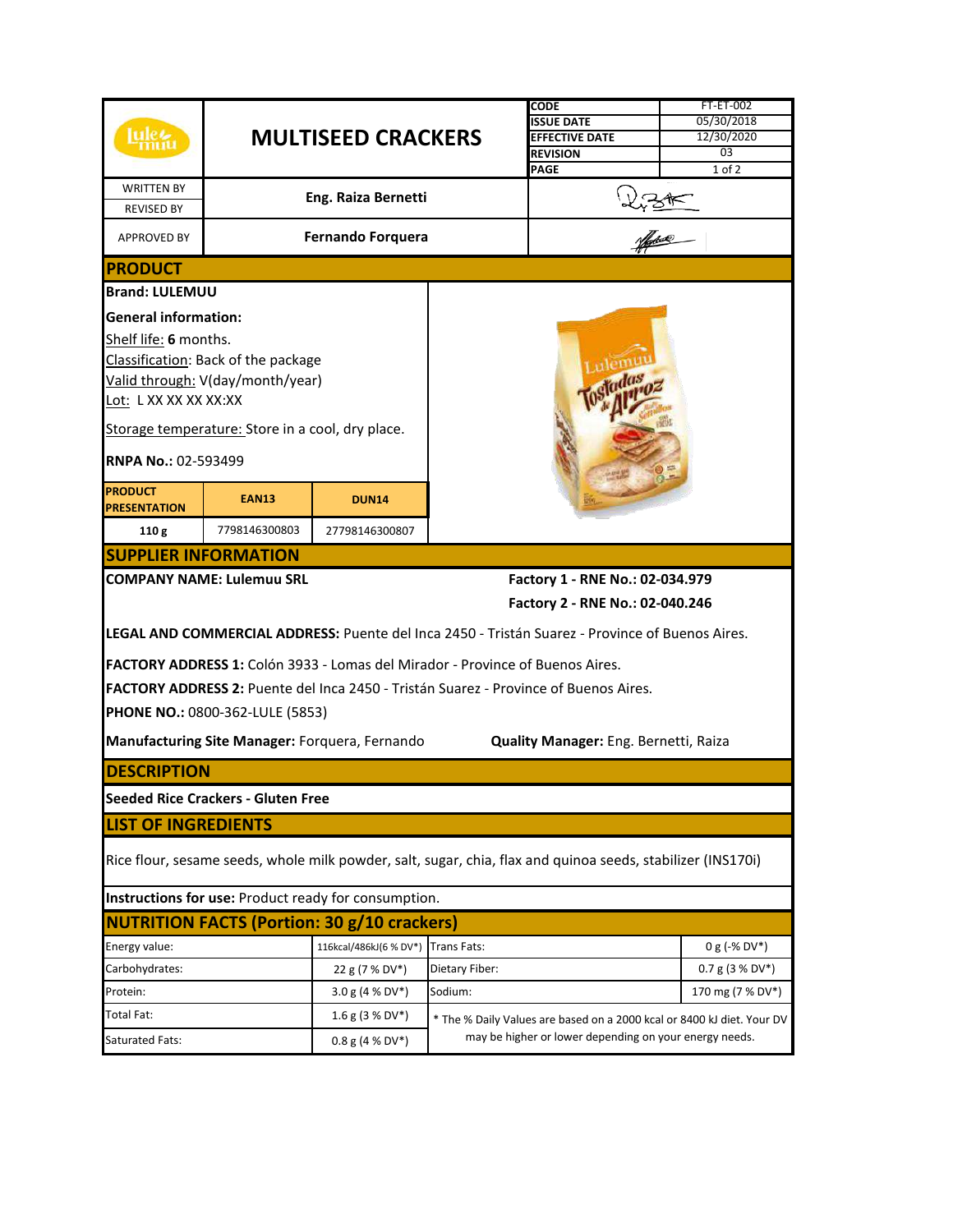## **PRODUCTION PROCESS**

The raw material mixing process according to the formulation begins. The powder mixture in the hopper is gradually fed into the extruder, along with water from the independent tank, and the extrusion process begins. The dough obtained from the extruder is placed in the cutter and laminator, which cuts the dough into the predetermined size. It is sprinkled with water, the right amount of seed mix is added and then the product is baked and cooled. Lastly, the product is primary and secondary-packaged and then palletized.

## **PRODUCT PRESENTATION**

10 PACK BOX \* 110 GRAMS EACH - 100 BOX PALLET

|                                     |                                   | LEGISLATION APPLICABLE TO THE PRODUCT       |                                                                                                                 |                                   |  |  |
|-------------------------------------|-----------------------------------|---------------------------------------------|-----------------------------------------------------------------------------------------------------------------|-----------------------------------|--|--|
|                                     | <b>TYPE OF LEGISLATION</b>        |                                             | <b>ARTICLE /RESOLUTION NO.</b>                                                                                  |                                   |  |  |
|                                     | ARGENTINE FOOD CODE               |                                             | CHAPTER XVII, DIETARY FOODS: Article No. 1383 - (Joint Resolution<br>SPRel No. 131/2011 and SAGyP No. 414/2011) |                                   |  |  |
| <b>ALLERGENS</b>                    |                                   |                                             |                                                                                                                 |                                   |  |  |
|                                     | <b>Allergens present</b>          |                                             | <b>Source</b>                                                                                                   | <b>Characteristics/Function</b>   |  |  |
|                                     | Milk                              | Whole milk powder                           |                                                                                                                 | Part of ingredients               |  |  |
|                                     | <b>Allergens possibly present</b> |                                             | <b>Source</b>                                                                                                   | <b>Control measures</b>           |  |  |
|                                     | Soy derivatives                   |                                             | Production line                                                                                                 | SSOP                              |  |  |
|                                     | Hazelnuts                         |                                             | Production line                                                                                                 | SSOP                              |  |  |
|                                     | Peanut                            |                                             | <b>Production line</b>                                                                                          | SSOP                              |  |  |
| <b>LOGISTICS INFORMATION</b>        |                                   |                                             |                                                                                                                 |                                   |  |  |
|                                     |                                   |                                             | <b>UNIT</b>                                                                                                     |                                   |  |  |
|                                     |                                   |                                             | <b>PACKAGING</b>                                                                                                | 20 Crystal BOPP + 30 Crystal BOPP |  |  |
|                                     |                                   |                                             | <b>PACKAGE WIDTH</b>                                                                                            | 17 cm                             |  |  |
| Width (in Cm)                       |                                   | н                                           | <b>PACKAGE HEIGHT</b>                                                                                           | 24 cm                             |  |  |
|                                     |                                   | e<br>(in                                    | <b>PACKAGE DEPTH</b>                                                                                            | 8 cm                              |  |  |
|                                     |                                   | Ť<br>g                                      | <b>NET WEIGHT</b>                                                                                               | 110 <sub>g</sub>                  |  |  |
| <b>Bundle weight</b>                |                                   | h                                           | <b>SECONDARY PACKAGING</b>                                                                                      |                                   |  |  |
| corresponds to<br>the weight of the | Length (in Cm)                    |                                             | PACKAGING                                                                                                       | Main bundle (carton)              |  |  |
| box with the                        |                                   |                                             | <b>PACKAGE WIDTH</b>                                                                                            | 30 cm                             |  |  |
| products                            |                                   |                                             | <b>PACKAGE HEIGHT</b>                                                                                           | 18 cm                             |  |  |
|                                     |                                   |                                             | <b>PACKAGE LENGTH</b>                                                                                           | 40 cm                             |  |  |
|                                     |                                   |                                             | <b>TOTAL WEIGHT</b>                                                                                             | 1.100 kg                          |  |  |
| <b>PALLET</b>                       |                                   |                                             |                                                                                                                 |                                   |  |  |
|                                     |                                   | T1 pallet (number of                        | <b>PACKAGE LENGTH</b>                                                                                           | 120 cm                            |  |  |
| H1 pallet<br>(number of height      |                                   | bundles per base)<br>Example: 9 bundles per | <b>PACKAGE HEIGHT</b>                                                                                           | 200 cm                            |  |  |
| bases)                              |                                   | base                                        | <b>PACKAGE WIDTH</b>                                                                                            | 100 cm                            |  |  |
| Example: 3 bases                    |                                   |                                             | TOTAL WEIGHT                                                                                                    | 213 kg                            |  |  |
| <b>REVISION HISTORY</b>             |                                   |                                             |                                                                                                                 |                                   |  |  |
| <b>DATE</b>                         | <b>REVISION</b>                   | <b>AUTHOR</b>                               |                                                                                                                 | <b>DESCRIPTION</b>                |  |  |
| 02/19/2017                          | $00\,$                            | Eng. Bernetti Raiza                         | <b>New</b>                                                                                                      |                                   |  |  |